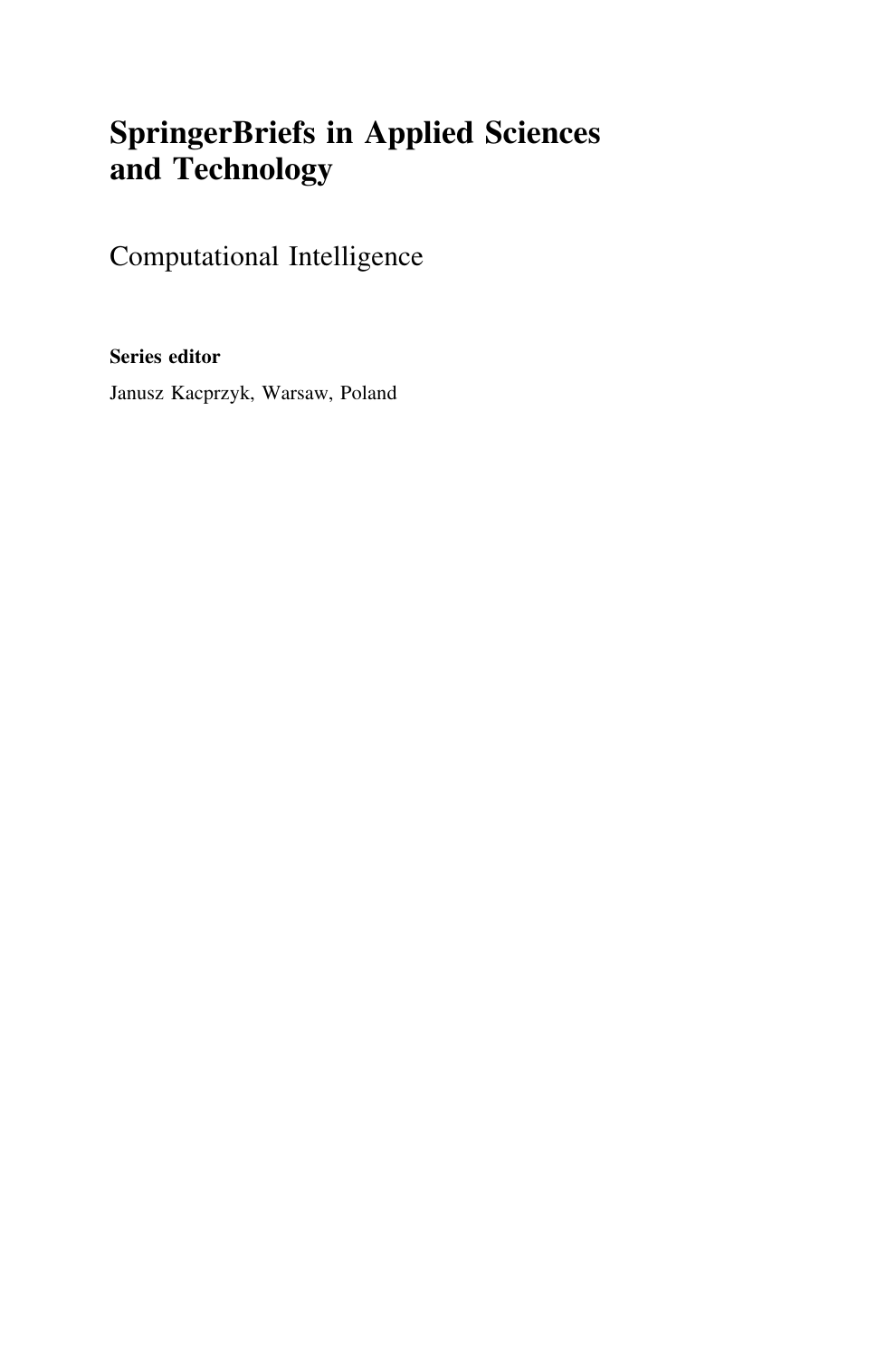More information about this series at<http://www.springer.com/series/10618>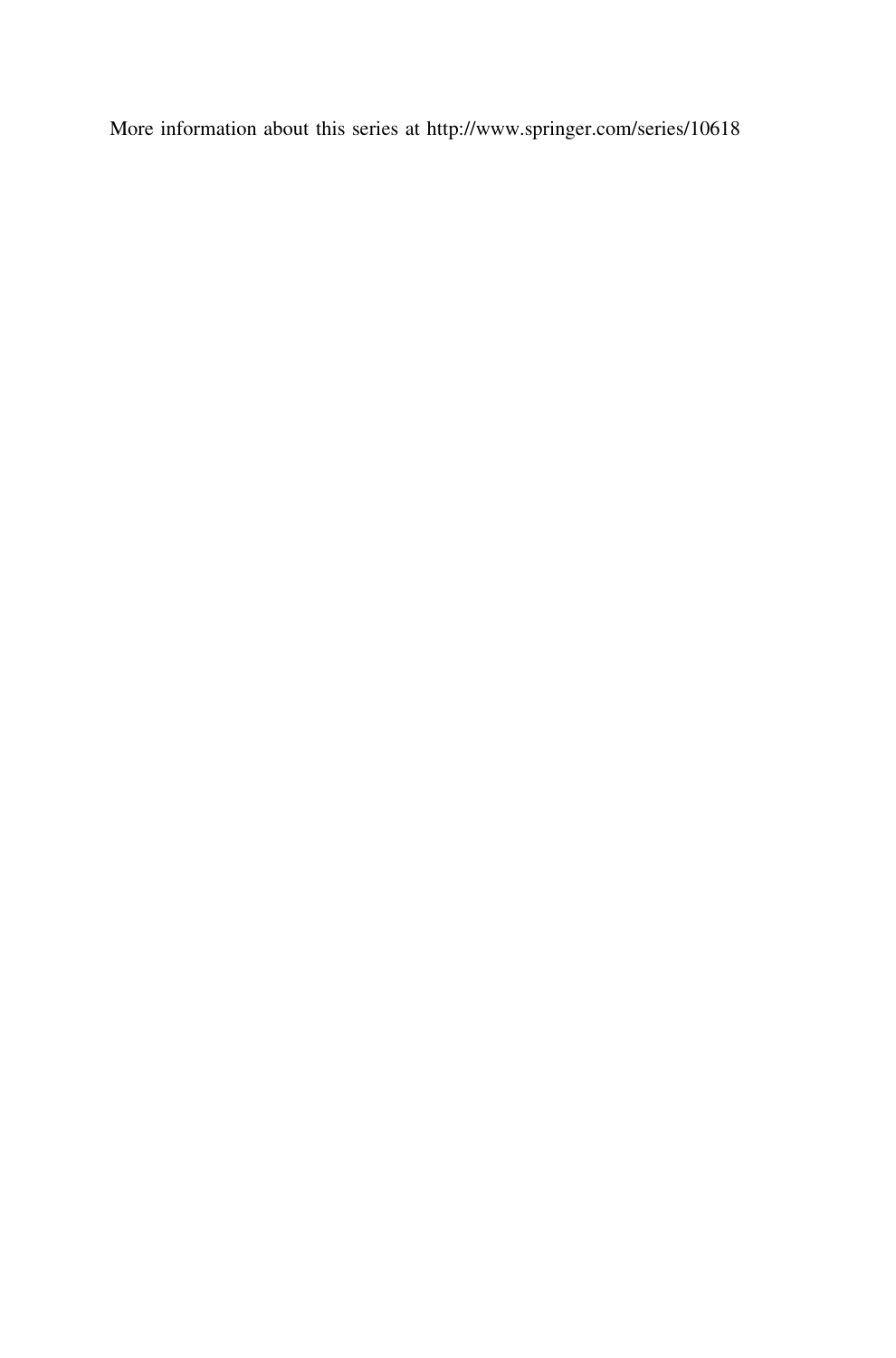Inés Couso • Didier Dubois Luciano Sánchez

## Random Sets and Random Fuzzy Sets as Ill-Perceived Random Variables

An Introduction for Ph.D. Students and Practitioners

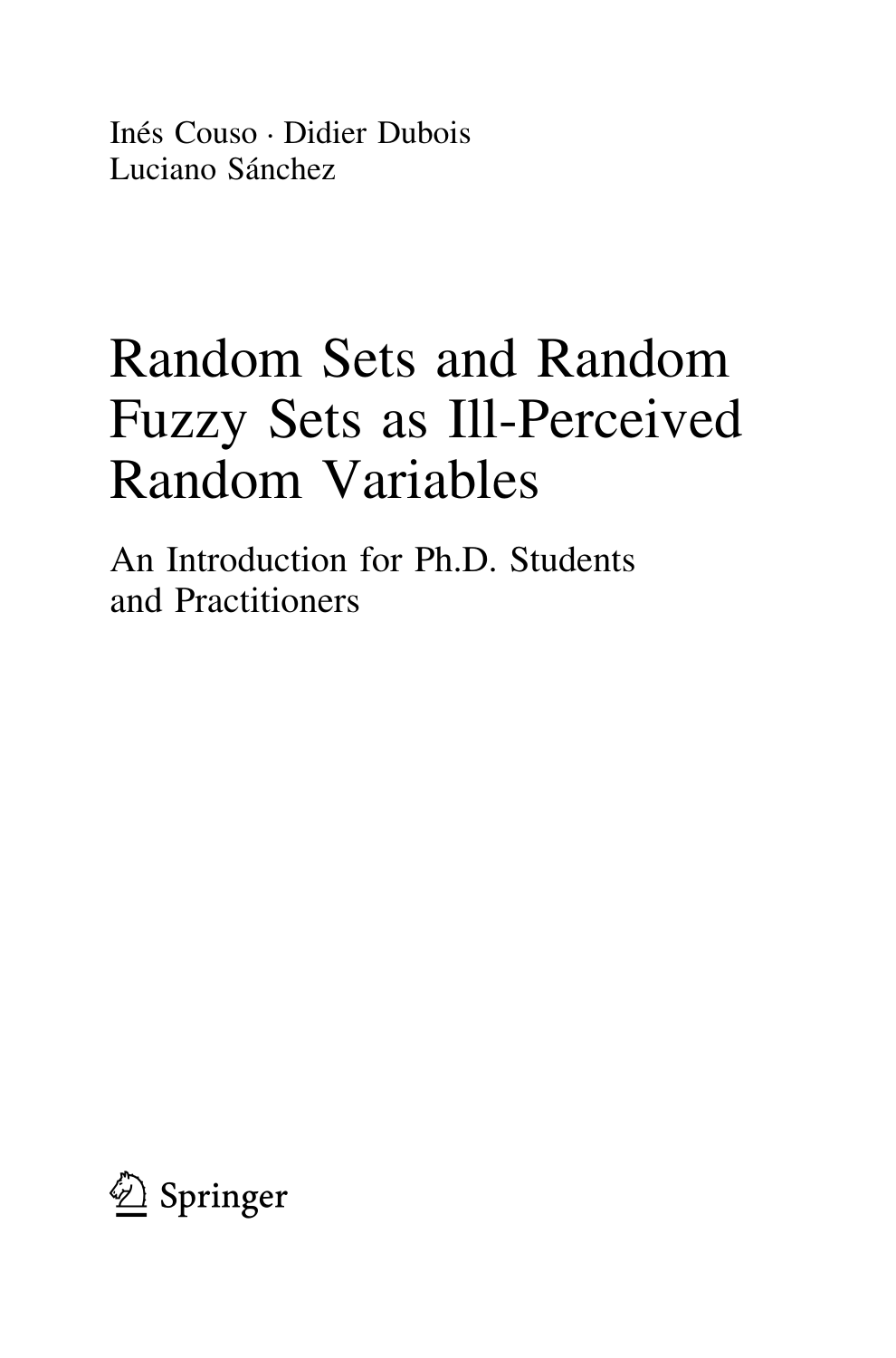Inés Couso Departamento de Estadística e I. O. y D. M. Universidad de Oviedo Oviedo Spain

Didier Dubois IRIT, CNRS Université Paul Sabatier Toulouse France

Luciano Sánchez Departamento de Informática Universidad de Oviedo Oviedo Spain

ISSN 2191-530X<br>ISBN 978-3-319-08610-1<br>ISBN 978-3-319-08611-8 (eF ISBN 978-3-319-08611-8 (eBook) DOI 10.1007/978-3-319-08611-8

Library of Congress Control Number: 2014942636

Springer Cham Heidelberg New York Dordrecht London

© The Author(s) 2014

This work is subject to copyright. All rights are reserved by the Publisher, whether the whole or part of the material is concerned, specifically the rights of translation, reprinting, reuse of illustrations, recitation, broadcasting, reproduction on microfilms or in any other physical way, and transmission or information storage and retrieval, electronic adaptation, computer software, or by similar or dissimilar methodology now known or hereafter developed. Exempted from this legal reservation are brief excerpts in connection with reviews or scholarly analysis or material supplied specifically for the purpose of being entered and executed on a computer system, for exclusive use by the purchaser of the work. Duplication of this publication or parts thereof is permitted only under the provisions of the Copyright Law of the Publisher's location, in its current version, and permission for use must always be obtained from Springer. Permissions for use may be obtained through RightsLink at the Copyright Clearance Center. Violations are liable to prosecution under the respective Copyright Law. The use of general descriptive names, registered names, trademarks, service marks, etc. in this publication does not imply, even in the absence of a specific statement, that such names are exempt from the relevant protective laws and regulations and therefore free for general use.

While the advice and information in this book are believed to be true and accurate at the date of publication, neither the authors nor the editors nor the publisher can accept any legal responsibility for any errors or omissions that may be made. The publisher makes no warranty, express or implied, with respect to the material contained herein.

Printed on acid-free paper

Springer is part of Springer Science+Business Media (www.springer.com)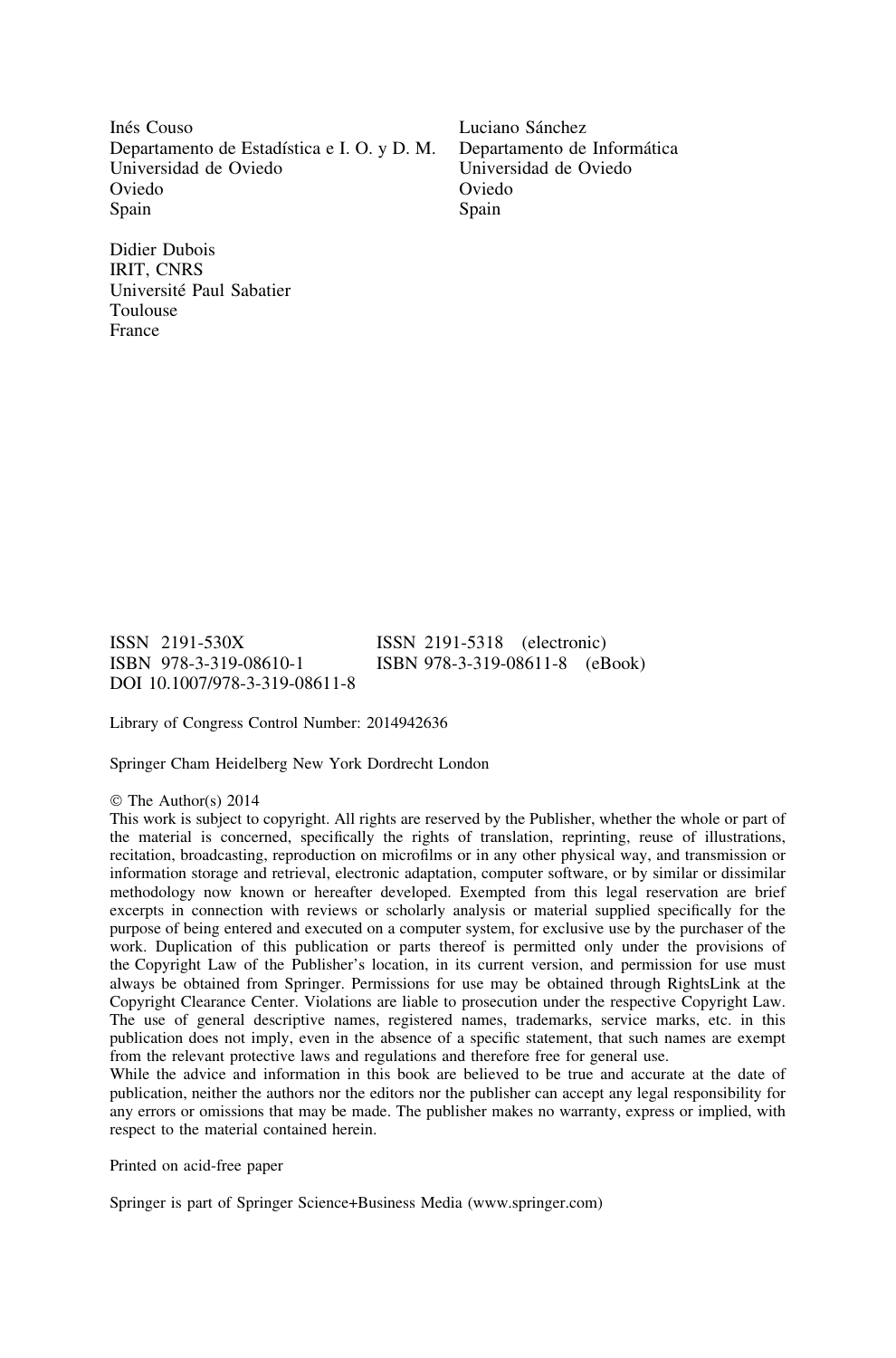## Preface

Several books written by prominent authors during the last 40 years have covered different aspects of random sets rather independently of one another. In most cases, random sets are considered as precise representations of random complex entities whose outcomes were naturally described by sets of elements. Independently, the theory of belief functions uses a similar formal setting to describe an extension of subjective probabilities that accommodates incomplete information. Besides, the recent literature contains many papers about fuzzy random variables, that often adopt the first point of view. This book is intended to focus on the use of random sets and fuzzy random variables as natural representations of ill-observed variables or partially known conditional probabilities.

The content of this book is based on several joint chapters written by the authors, enlarged and completed with examples and exercises. It deals with the use of random sets and fuzzy random variables from an epistemic point of view. This is closely connected to the possibilistic interpretation of fuzzy sets, suggested by L. A. Zadeh in 1978. Within this context, the relation between possibility measures and families of nested confidence intervals, and their relation with cuts of fuzzy sets was independently studied by Inés Couso and Luciano Sánchez, and Didier Dubois and colleagues during the last decade. Later on, a joint study about the combination of possibility and probability measures, carried out in the context of the Ph.D. thesis of Cédric Baudrit, could shed light on various related issues, especially connecting Dempster upper and lower probabilities to fuzzy random variables, and questioning the relevance of classical approaches proposed to evaluate statistical parameters in this setting.

The terms "ontic" and "epistemic" fuzzy sets were suggested by D. Dubois and H. Prade in order to distinguish between complex set-valued entities and the representation of partial knowledge about point-valued entities. This distinction naturally leads to three different interpretations of fuzzy random variables, one of them related to the ontic interpretation of fuzzy sets, and the remaining two related to the epistemic one. An initial joint work in the context of the Ph.D. thesis by Cédric Baudrit served to deepen the study of this categorization. Long discussions between the authors about possible meanings of sets and fuzzy sets, led them to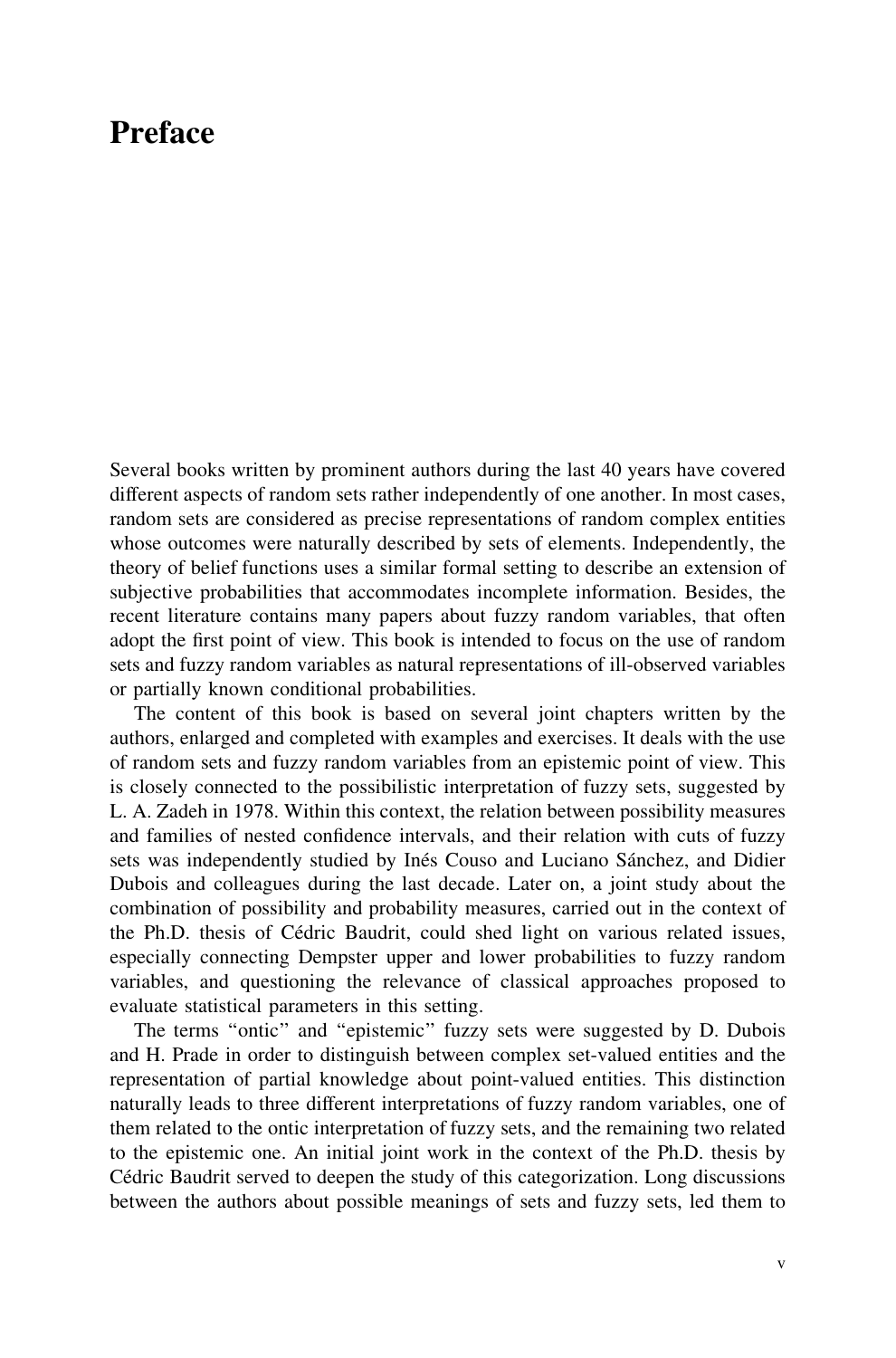propose three different interpretations of fuzzy random variables, that are present in this book.

The authors are indebted to other colleagues for numerous discussions. Serafín Moral and Gert de Cooman were kind enough to review the work of Inés Couso in early stages of her research activity, and to suggest interesting ideas. Some discussions with them about objective and subjective views of probabilities and previsions were very enriching. Debates with María Ángeles Gil, Ana Colubi, and Reinhard Viertl about the nature of fuzzy set-valued data were also fruitful. Part of those debates took place at the first Workshop on Harnessing the Information Contained in Low Quality Data that took place in Mieres (Spain) in 2012, and are reported in a Special Issue of the International Journal of Approximate Reasoning, edited by Inés Couso and Luciano Sánchez. During the final stages of her Ph.D. studies, Inés Couso had the opportunity to speak with Peter Walley about some of the aspects about information preserved by nonconvex sets of probabilities induced by random sets and the loss of relevant information about certain parameters involved in the convexification of such a family of probabilities. They also discussed (along with Serafín Moral) about different aspects of the notions of conditioning and independence in the context of imprecise probabilities.

This work has been partially supported by the Spanish project TIN2011-24302.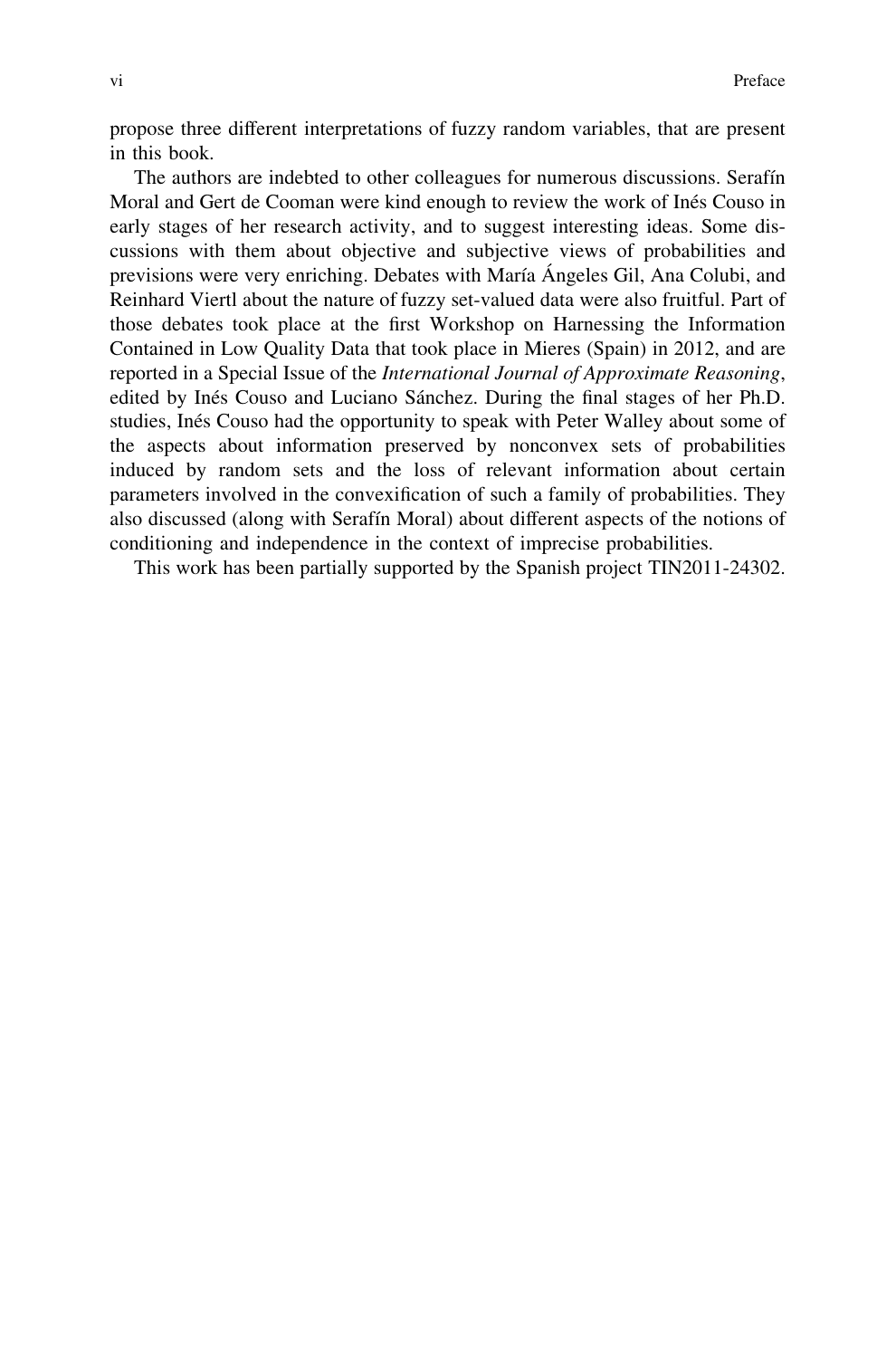## **Contents**

| $\mathbf{1}$   |     | $\mathbf{1}$ |                                                          |                |  |  |
|----------------|-----|--------------|----------------------------------------------------------|----------------|--|--|
|                |     |              |                                                          | 5              |  |  |
| $\overline{2}$ |     |              | <b>Random Sets as Ill-Perceived Random Variables</b>     | $\overline{7}$ |  |  |
|                | 2.1 |              | Introduction: Different Applications of Random Sets      | $\overline{7}$ |  |  |
|                |     | 2.1.1        |                                                          | $\overline{7}$ |  |  |
|                |     | 2.1.2        |                                                          | 8              |  |  |
|                |     | 2.1.3        | Encoding Random Sets by Random Vectors.                  | 10             |  |  |
|                | 2.2 |              | Basic Formal Definitions                                 | 11             |  |  |
|                |     | 2.2.1        |                                                          | 12             |  |  |
|                |     | 2.2.2.       |                                                          | 13             |  |  |
|                |     | 2.2.3        |                                                          | 14             |  |  |
|                | 2.3 |              | Three Sets of Probabilities Associated with a Random Set | 17             |  |  |
|                | 2.4 |              | Expectation and Variance of Random Sets                  | 22             |  |  |
|                |     | 2.4.1        | The Conjunctive Versus the Disjunctive Approach          | 22             |  |  |
|                |     | 2.4.2        |                                                          | 23             |  |  |
|                |     | 2.4.3        | Relating Aumann Expectation and Choquet Integral         | 27             |  |  |
|                | 2.5 |              |                                                          | 29             |  |  |
|                |     | 2.5.1        | Conditioning a Conjunctive Random Set                    | 29             |  |  |
|                |     | 2.5.2        | Conditioning an Ill-Known Random Variable:               |                |  |  |
|                |     |              |                                                          | 30             |  |  |
|                |     | 2.5.3        | Conditioning an Ill-Known Random Variable:               |                |  |  |
|                |     |              |                                                          | 33             |  |  |
|                | 2.6 |              |                                                          | 35             |  |  |
|                |     | 2.6.1        |                                                          | 35             |  |  |
|                |     | 2.6.2        | Independence Between Ill-Known Variables.                | 36             |  |  |
|                | 2.7 |              |                                                          | 39             |  |  |
|                |     |              |                                                          | 44             |  |  |